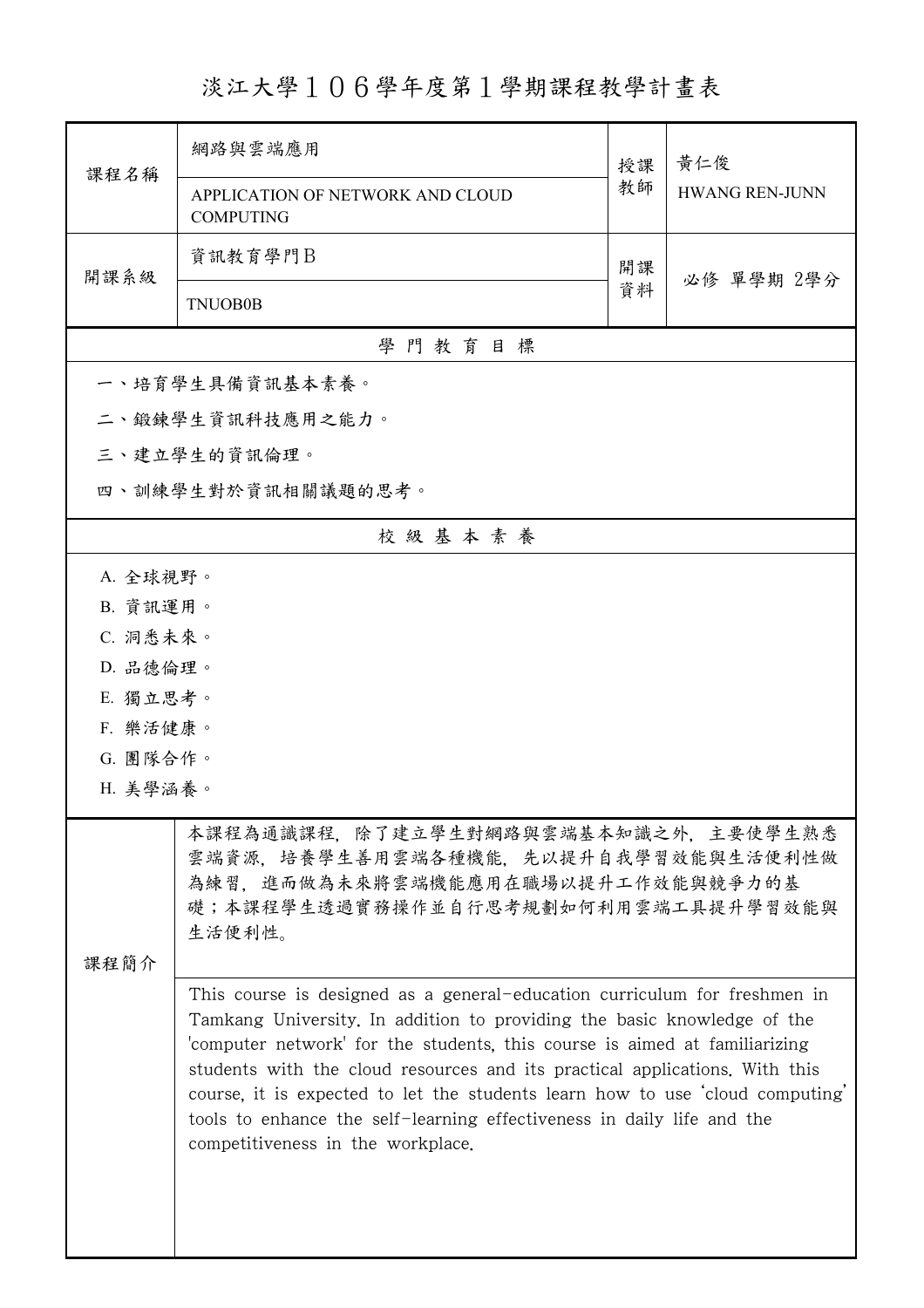本課程教學目標與目標層級、校級基本素養相關性 一、目標層級(選填): (一)「認知」(Cognitive 簡稱C)領域:C1 記憶、C2 瞭解、C3 應用、C4 分析、 C5 評鑑、C6 創造 (二)「技能」(Psychomotor 簡稱P)領域:P1 模仿、P2 機械反應、P3 獨立操作、 P4 聯結操作、P5 自動化、P6 創作 (三)「情意」(Affective 簡稱A)領域:A1 接受、A2 反應、A3 重視、A4 組織、 A5 內化、A6 實踐

二、教學目標與「目標層級」、「校級基本素養」之相關性:

 (一)請先將課程教學目標分別對應前述之「認知」、「技能」與「情意」的各目標層級, 惟單項教學目標僅能對應C、P、A其中一項。

 (二)若對應「目標層級」有1~6之多項時,僅填列最高層級即可(例如:認知「目標層級」 對應為C3、C5、C6項時,只需填列C6即可,技能與情意目標層級亦同)。

 (三)再依據所訂各項教學目標分別對應其「校級基本素養」。單項教學目標若對應 「校級基本素養」有多項時,則可填列多項「校級基本素養」。 (例如:「校級基本素養」可對應A、AD、BEF時,則均填列。)

| 序              | 教學目標(中文)                                     |                    |                                                                                  | 相關性                 |        |  |  |
|----------------|----------------------------------------------|--------------------|----------------------------------------------------------------------------------|---------------------|--------|--|--|
| 號              |                                              |                    | 教學目標(英文)                                                                         | 目標層級                | 校級基本素養 |  |  |
| $\mathbf{1}$   | 1.培育學生具備資訊基本素養                               |                    | Nurture students with basic<br>IT literacy                                       | C <sub>2</sub><br>B |        |  |  |
| 2 <sup>1</sup> | 2.訓練學生網路與雲端科技應用之<br>能力                       |                    | Training students to make<br>use of 'computer network'<br>and 'Cloud Technology' | P <sub>1</sub>      | B      |  |  |
| $\overline{3}$ | 3.訓練學生對於資訊相關議題的思<br>考                        |                    | Training students for IT<br>related issues Thinking.                             | C <sub>4</sub>      | E      |  |  |
| 教學目標之教學方法與評量方法 |                                              |                    |                                                                                  |                     |        |  |  |
| 序<br>號         | 教學目標                                         |                    | 教學方法                                                                             | 評量方法                |        |  |  |
|                | 1 1.培育學生具備資訊基本素養                             |                    | 講述、討論                                                                            | 報告、上課表現             |        |  |  |
| $\overline{2}$ | 2.訓練學生網路與雲端科技應用之<br>能力                       |                    | 講述、討論、實作                                                                         | 實作、上課表現             |        |  |  |
|                | 考                                            | 3 3.訓練學生對於資訊相關議題的思 | 講述、討論、實作                                                                         | 實作、報告、上課表現          |        |  |  |
| 授課進度表          |                                              |                    |                                                                                  |                     |        |  |  |
| 週<br>次         | 日期起訖                                         |                    | 內 容 (Subject/Topics)                                                             | 備註                  |        |  |  |
| $\mathbf{1}$   | $106/09/18$ ~<br>106/09/24                   | 課程與教學環境說明與設定       |                                                                                  |                     |        |  |  |
| $\overline{c}$ | $106/09/25$ ~<br>106/10/01                   | 認識網路與雲端            |                                                                                  |                     |        |  |  |
| $\overline{3}$ | $106/10/02$ ~<br>為何要使用雲端服務與帳號管理<br>106/10/08 |                    |                                                                                  |                     |        |  |  |
| $\overline{4}$ | $106/10/09$ ~<br>雲端在企業應用管理<br>106/10/15      |                    |                                                                                  |                     |        |  |  |
| 5              | $106/10/16$ ~<br>以雲端管理混亂的郵件<br>106/10/22     |                    |                                                                                  |                     |        |  |  |
|                |                                              |                    |                                                                                  |                     |        |  |  |